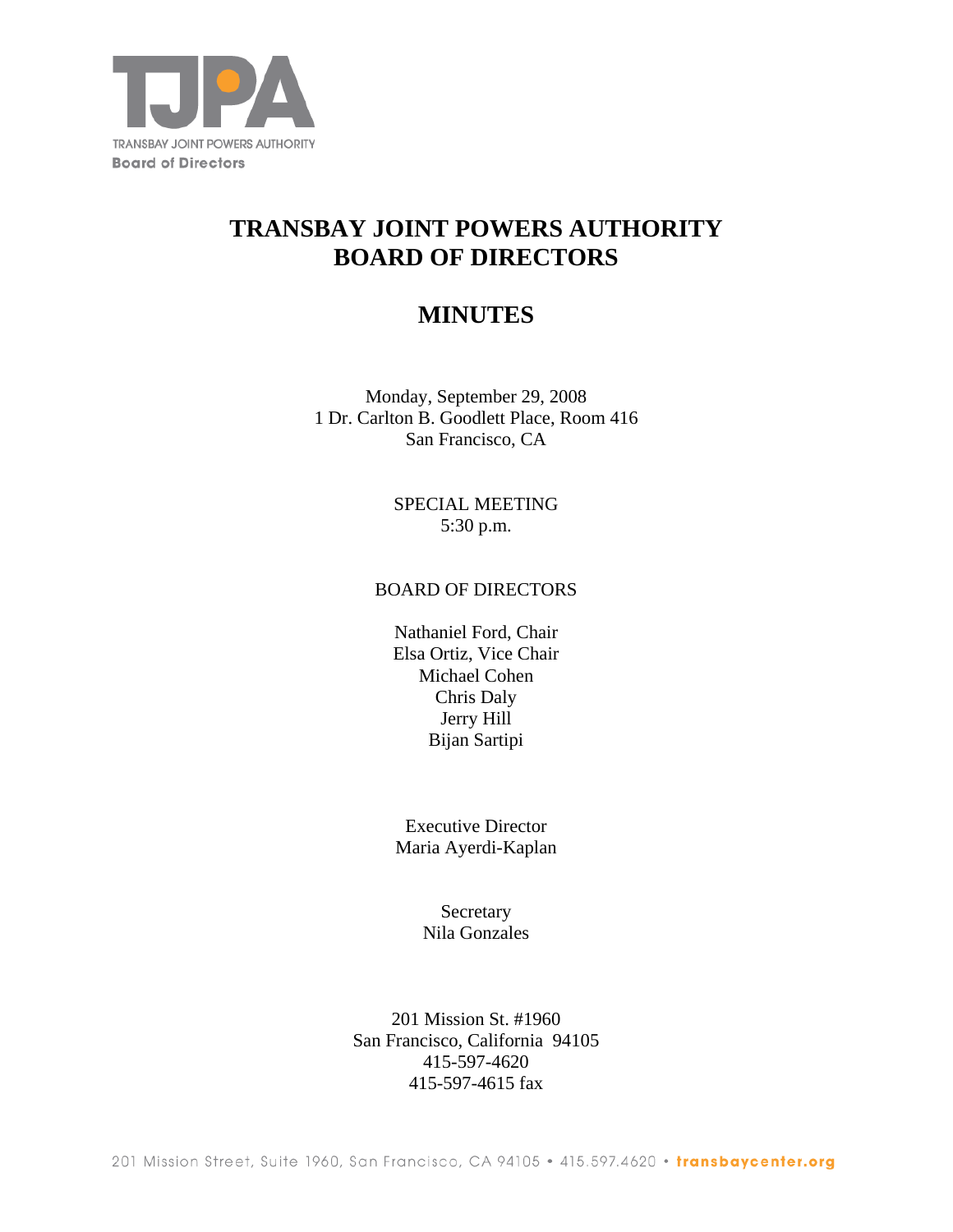

### 5:30 – SPECIAL MEETING

ORDER OF BUSINESS

# 1. Call to Order

Chairman Ford called the meeting to order at 5:30 pm

2. Roll Call

Present: Michael Cohen

 Chris Daly (absent at roll call, arrived during item 3) Jerry Hill Elsa Ortiz Bijan Sartipi (absent at roll call, arrived during item 5) Nathaniel Ford

#### 3. Communications

None.

4. Board of Director's New and Old Business

None.

- 5. Executive Director's Report
	- Funding Update
	- **Quarterly Financial Reports**
	- Caltrain Downtown Extension (DTX) Update

Executive Director (ED) Ayerdi-Kaplan reported on work to date and confirmed that the project is still on budget and schedule with a groundbreaking scheduled in the near future.

Adam Alberti of Singer Associates, TJPA Public Relations consultant, presented the public outreach efforts. On September 10, 2008, the Temporary Terminal community meeting was well attended and received and the website, www.temporaryterminal.org, was launched. The website will provide information to ensure all are informed of upcoming activities. Additionally, he advised of upcoming community meetings and the November Temporary Terminal groundbreaking, with an exact date to be determined.

Nancy Whelan, TJPA Financial Consultant, presented the funding update.

Derek Penrice, DTX Design Manager, presented the DTX update.

#### 6. Public Comment

None.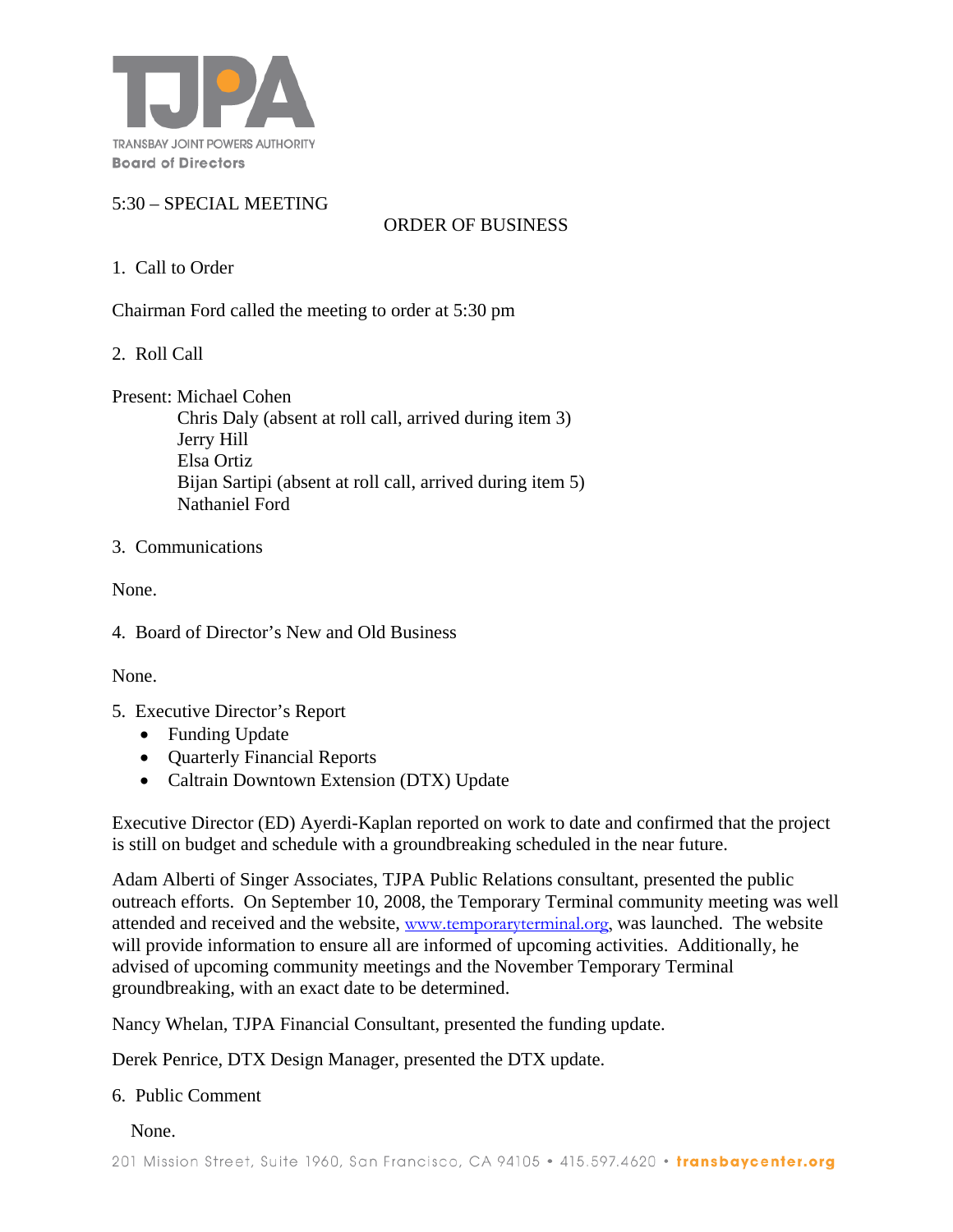

# THE FOLLOWING MATTERS BEFORE THE TRANSBAY JOINT POWERS AUTHORITY ARE RECOMMENDED FOR ACTION AS STATED BY THE EXECUTIVE DIRECTOR OR THE CHAIR.

# CONSENT CALENDAR

7. All matters listed hereunder constitute a Consent Calendar, are considered to be routine by the Transbay Joint Powers Authority, and will be acted upon by a single vote. There will be no separate discussion of these items unless a member of the Board or the public so requests, in which event the matter shall be removed from the Consent Calendar and considered as a separate item.

Vice Chair Ortiz indicated she had to abstain from Item 7.1 as she was not present for that meeting. At the direction of Chair Ford, Secretary Gonzales called the Consent items separately.

(7.1) Approving the Minutes of the August 14, 2008 meeting.

No public comment.

On motion to approve:

ADOPTED: AYES – Cohen, Daly, Hill and Ford

ABSTAIN – Ortiz

The minutes were approved.

(7.2) Authorizing the Executive Director to execute a Professional Services Agreement for relocation assistance services with Associated Right of Way Services, Inc. for a maximum compensation of \$500,000 and for a period not to exceed three years.

No public comment.

RESOLUTION 08-034

On motion to approve:

ADOPTED: AYES – Cohen, Daly, Hill, Ortiz and Ford

#### SPECIAL CALENDAR

8. Public hearing on Hines' proposal to purchase the north half of Caltrans Parcel T from the TJPA for the Transbay Tower project.

ED Ayerdi-Kaplan introduced the item providing the history and details which led to today's public hearing. She then invited Paul Paradis of Hines to present the item.

Paul Paradis, Hines, presented the item.